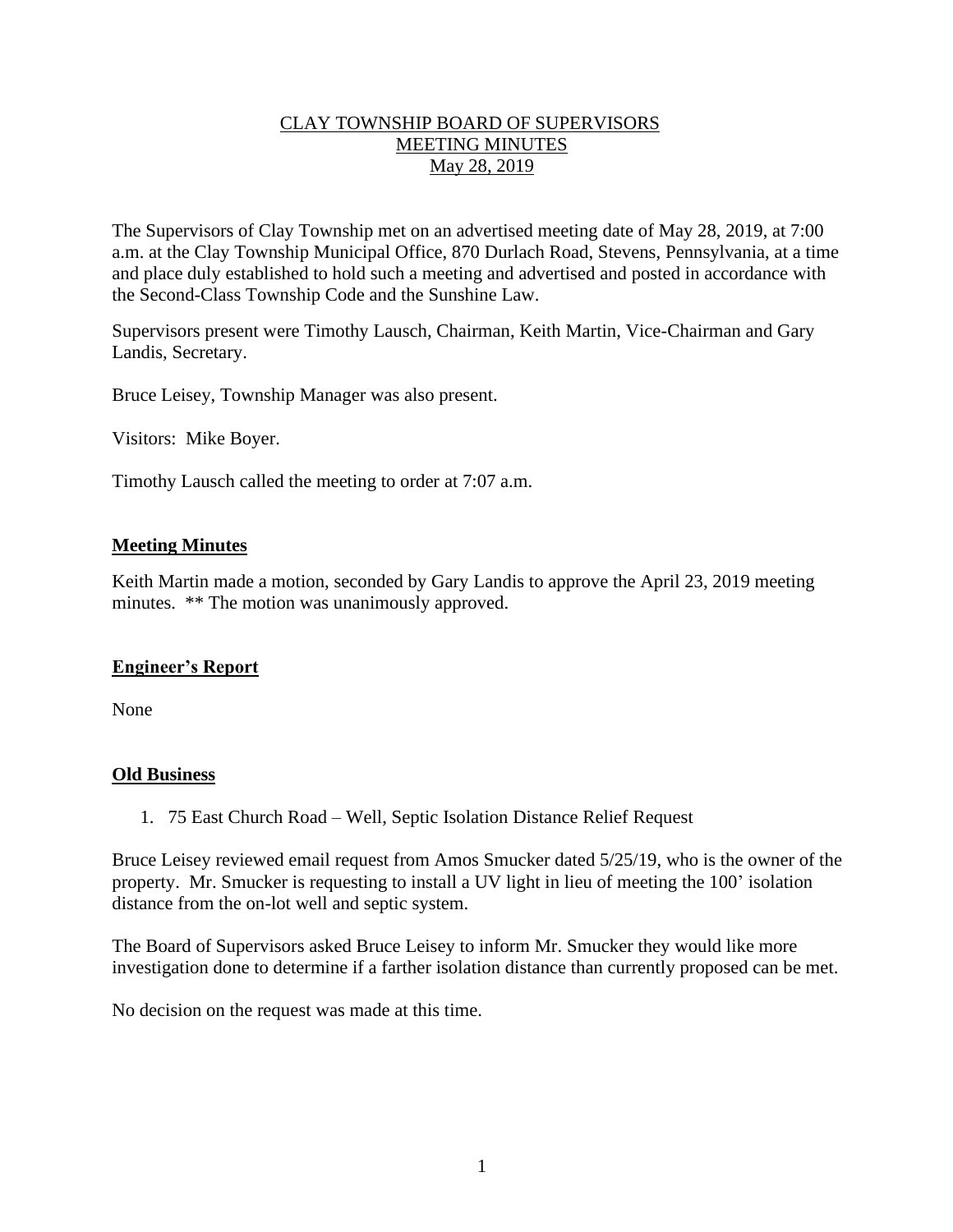# **New Business**

1. Road Master Update

Bruce Leisey reviewed the Road Master report with the Board of Supervisors.

Keith Martin voiced concern with scratch coating on Forrest Hill from last year is peeling off in a small area. Gary Landis will talk with Earl about it.

2. Township Manager Update

Bruce Leisey updated the Board of Supervisors on administrative activities for the month.

3. Discussion on Snyder Park Rental Requests

There was discussion on liability with park rentals and individuals using inflatable devices.

Bruce Leisey will review with Rec Board and get their recommendation and contact the Township's insurance carrier for their recommendation.

4. Open Recreation Fund Savings Account

After discussion, Keith Martin made a motion, seconded by Gary Landis to authorize Bruce Leisey to open a Recreation Fund Savings account. \* The motion was unanimously approved.

5. Zoning Officer Update

Tom Zorbaugh reviewed recent zoning complaints with the Board of Supervisors.

6. Spotted Lanternfly Update

Bruce Leisey reviewed the Township's requirements for the Spotted Lanternfly quarantine. It was agreed that Bruce Leisey and Earl Stauffer will take the on-line training to be certified on the requirements.

\*\* Keith Martin excused himself from the meeting at 8:45 AM. \*\*